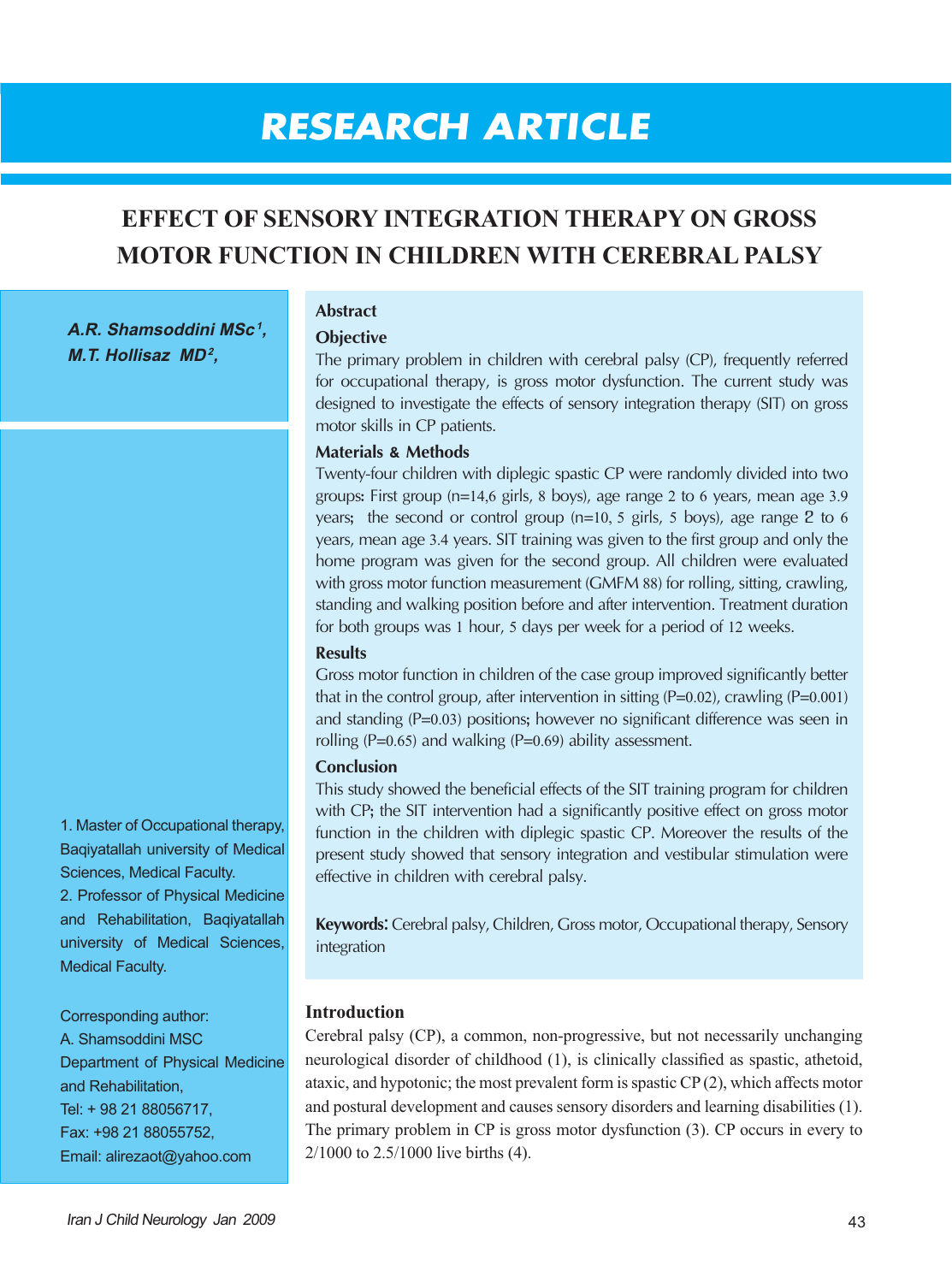Although there is no epidemiological research on the prevalence of CP in Iran, a high prevalence rate is predicted because of the high incidence of some risk factors such as consanguineous marriage, diseases in pregnancy and early childhood, and negative conditions at birth. Occupational and physical therapy in children with CP is performed for the prevention of abnormal muscle tone and posture, treatment of muscle and joint deformities, and reduction of cognitive and sensory disorders  $(1)$ .

One approach to help children with CP achieve their optimal level of functioning is Sensory Integration Therapy (SIT), which is a treatment approach that was originally developed by Jean Ayres (5) and aims to provide the child with graded sensory experiences. It is typically given by an occupational therapist with training and expertise in sensory integration (6). SIT is an active therapy, and the activities usually involve the use of large pieces of equipment such as big rolls and balls, trampolines, swinging hammocks, which provide intense proprioceptive, vestibular and tactile experiences (7, 8, 9). it is a process occurring in the brain that enables the child to make sense of their world by receiving, registering, modulating, organizing and interpreting the information that comes to their brains from their senses. SIT helps to overcome problems experienced by many young children in absorbing and processing sensory information. Encouraging these abilities ultimately improves balance and steady movement (10). Although SIT is widely used by pediatric therapists in the treatment of children with CP, there is little research evidence regarding its efficacy (11, 12, 13). The aim of this study was to investigate the effectiveness of the sensory integration therapy approach for children with CP, in improvement of their gross motor function.

#### **Materials & Methods**

Of 207 children referred to the occupational therapy clinic, twenty-seven children with diplegic CP were selected from a population of individuals with spastic diplegic CP who had been followed up at Baqiyatallah Hospital. Inclusion criteria were: A diagnosis of CP (patient's diagnosis of CP confirmed by an expert pediatrician and a neurologist), no other severe abnormalities such as seizure, no participation in other therapeutic programs except for occupational therapy, age 2 to 6 years, and referral to the occupational therapy clinic of children with disabilities, Baqiyatallah hospital, for a 12-week course of therapy. Our exclusion criteria were: Receipt of medical procedures likely to affect motor function such as botulinum toxin injections, orthopedic remedial surgery, mental retardation or learning disability. Participants were divided into a treatment group and a control group, Gross motor function of patients was evaluated according to Gross Motor Function Measure (GMFM). The treatment group received and participated in sensory integration treatment for 12 weeks, while the control group got home exercise, which includes routine occupational therapy for 12 weeks done by parents and controlled by an occupational therapist. No statistically significant differences in physical and clinical characteristics of the groups were found before treatment (p>0.05).A convenience sample was used. Ethical approval was granted for the study and informed consent statements were signed by all the parents. One standardized validated measure of function was used: The GMFM (GMFM-88) is a clinical measure designed to assesses gross motor abilities of children with CP in five dimensions: (1) Lie and Roll, (2) Sit, (3) Crawl and Kneel, (4) Stand, (5) Walk, Run, and Jump (14,15). In children with CP, the GMFM has been shown to be sensitive to change during periods of therapy (16, 17, 18). This measure has been studied for its reliability and validity (14).

Sensory integration, defined as "the organization of sensory information for use", is a process occurring in the brain that enables the individual to make sense of their world by receiving, registering, modulating, organizing and interpreting information that comes to their brains from their senses. Therapies include stimulating touch sensations and pressures on different parts of the body. With the use of certain items, such as Styrofoam chips, or textured toys, this therapy will also motivate children to learn sequences of movements.

 Assessments before and after treatment were undertaken by an occupational therapist. The treatment group that participates in the study was underwent sensory integration treatment. In each session, exercises and the following activities were completed by treatment group: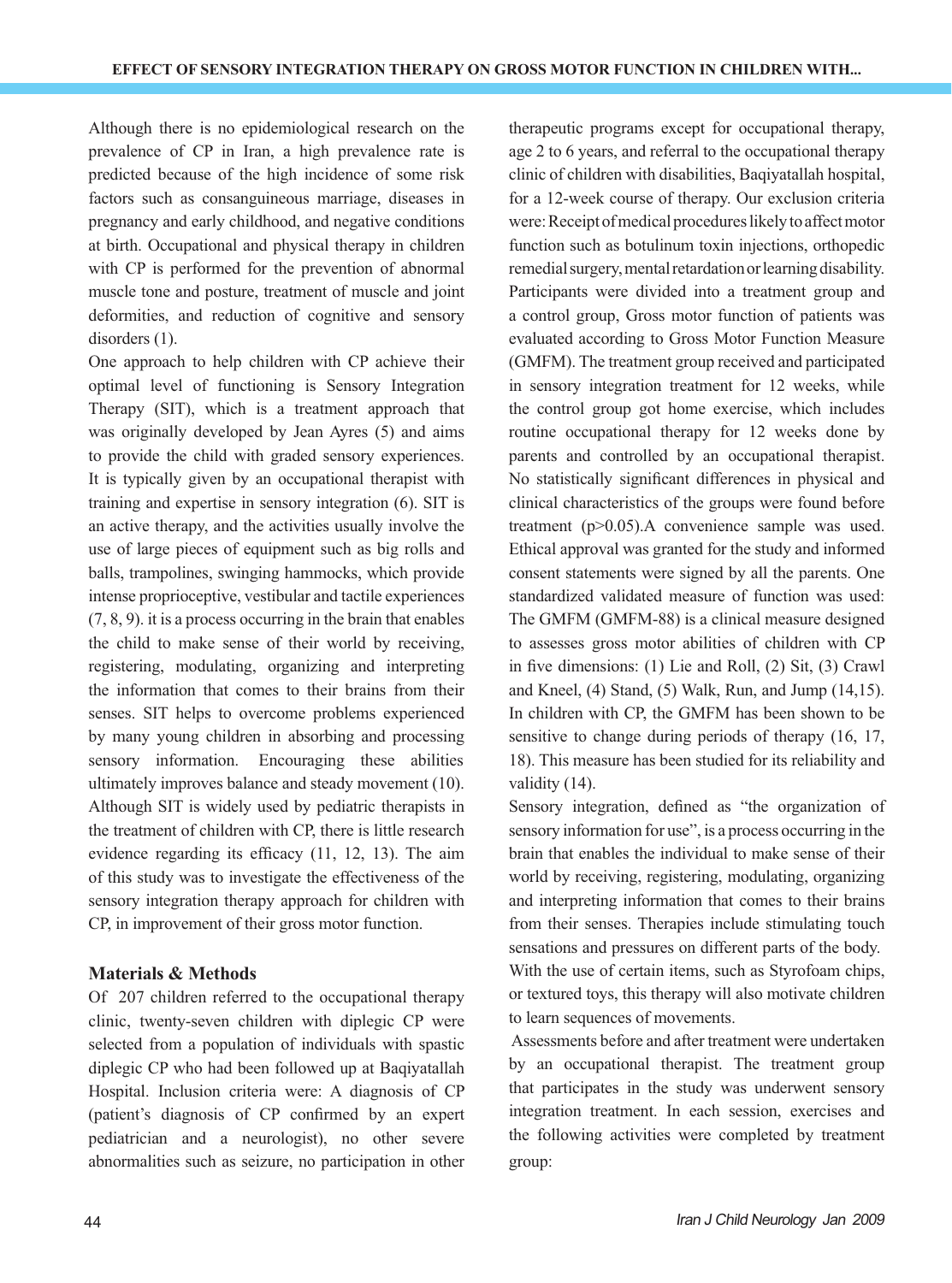1. Visual perception activities: Block design, finding shapes in pictures, puzzles, matching geometric shapes and letters, numbers, and classification.

2. Body awareness: Pointing to the body parts, life-size drawing, turning left and right side and awareness of the body parts through touch.

3. Tactile perception: Feeling various textures, touching boards and feeling shapes.

4. Visual-motor co-ordination training: Ocular-pursuit training, moving ball and pegboard activities (6, 18, 19).

In each session, exercises included patients sustained on forearms and hands, in sitting, crawling, semi-kneeling, and standing positions, supported by the occupational therapist until tone reduction was achieved. Balance and corrective reactions were developed by using a CP ball and tilt board after the children had acquired the skill of maintaining the exercise positions. Ambulation training, appropriate to the motor development level (crawling, creeping, walking in semi-kneeling position, and walking in parallel bars) was given. The control group underwent the exercises. Duration of the treatment for the two groups was five days a week for 12 weeks, each session being one hour. The Independent sample t-test used for comparison of initial measurements in the two groups revealed no significant difference  $(t=1.648, p=0.119)$ .

Statistical analysis: Normal distribution of variables was assessed with the Kolmogrov-smirnov test; Independent sample t-test used for comparison of scores between two groups. The pre-SIT and post-SIT intervention mean scores for each of the two groups were analyzed using a paired-sample t-test, to determine whether there were any significant differences. Statistical analysis was performed with SPSS (version 13.0), with P-values less than 0.05 considered statistically significant.

#### **Results**

Overall twenty-four children completed the complete duration of the treatment for 12 weeks, but unfortunately three could not be followed up due to illnesses during trial  $(n=2)$ ; botulinum toxin injections during trial  $(n=1)$ ; their data was not included in data analysis on an intention to treat basis; therefore 14 subjects participated in treatment group (6 girls, 8 boys, age range 2 to 6 years; mean age 3.9 years) and 10 in control group(5 girls, 5 boys, age range 2 to 6 years; mean age 3.4 years).

Mean, standard deviation (SD), minimum and maximum scores for the GMFM-88; pre-treatment and post-treatment measures for both groups are given in Table1.

The Independent simple t-test showed significant improvements in GMFM scores between the two groups, following sensory integration therapy, in sitting  $(t=2.44, P=0.02)$ , crawling  $(t=1.89, P=0.001)$  and standing positions ( $t=3.20$ ,  $P=0.03$ ); however there were no significant improvements in rolling  $(t=0.45, P=0.65)$ and walking ability ( $t=0.39$ ,  $P=0.69$ ) (table2).

The paired t-test used for before and after measurements for the treatment group revealed significant differences in GMFM- 88 scores in rolling, sitting, crawling and standing abilities  $(P > 0.05)$ . However in walking ability no significant difference was observed  $(P > 0.05)$ (table3).

The Paired-sample t-test revealed that in children of the control group, gross motor function significantly improved after intervention only in the rolling position  $(p<0.05)$  (table 4).

According to our results, as initially hypothesized, SIT intervention had a significantly positive effect on gross motor function in children with CP.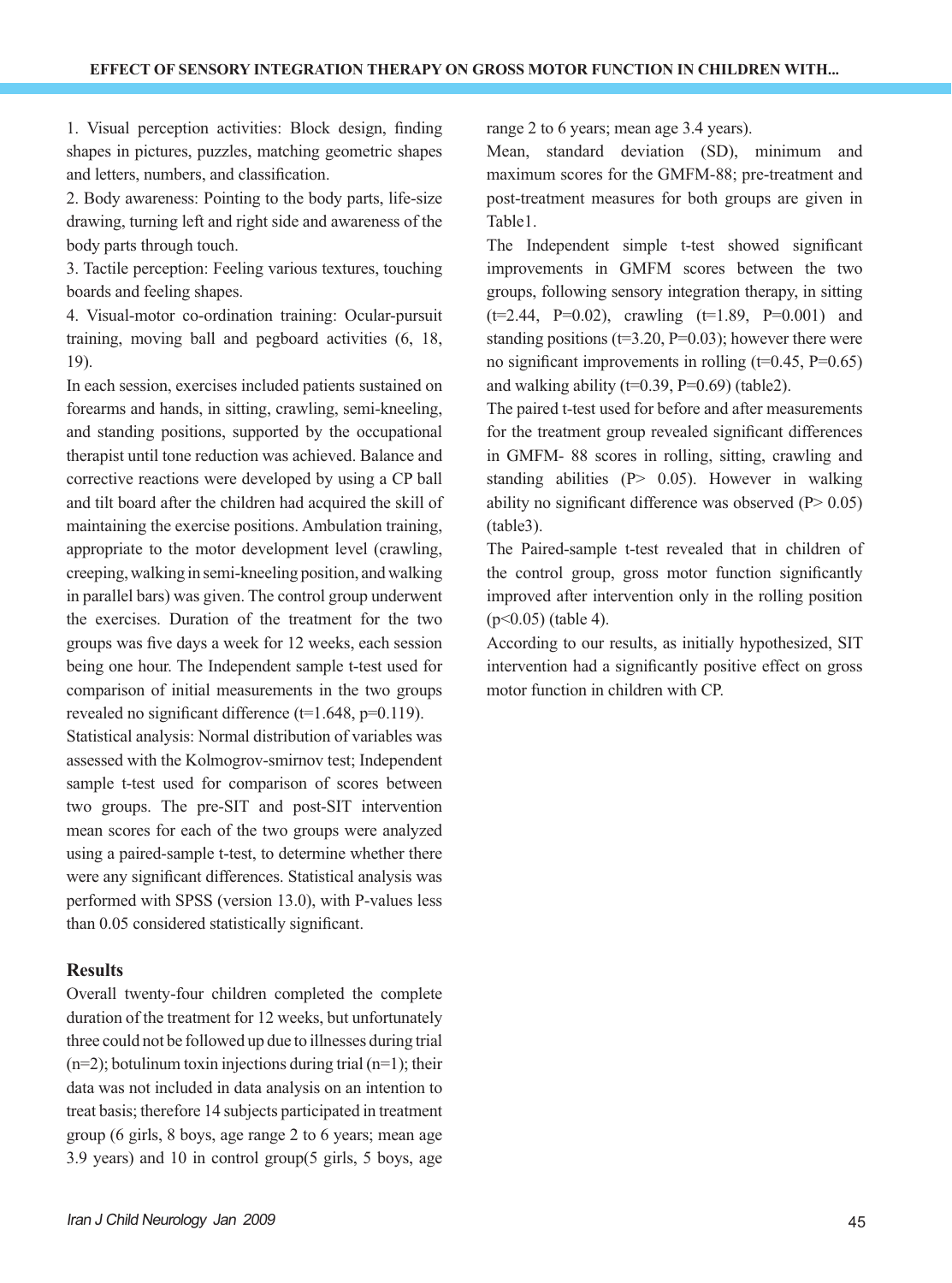| Group     | Assessment       | GMFM 88 |           |     |     |
|-----------|------------------|---------|-----------|-----|-----|
|           |                  | Mean    | <b>SD</b> | Min | Max |
| Treatment | After treatment  | 90.1    | 11.62     | 66  | 124 |
|           | Before treatment | 112.6   | 10.41     | 105 | 132 |
| Control   | After treatment  | 86.3    | 7.93      | 75  | 103 |
|           | Before treatment | 88.2    | 7.36      | 80  | 109 |

**Table 1.** Descriptive statistics in the treatment and control groups

GMFM, Gross Motor Function Measure; Min, Minimum; Max, Maximum

**Table 2.** Gross Motor Function Measure in five positions–Independent simple t-test

| <b>Ability</b> | <b>Group</b> | <b>Mean</b> | SD             | <b>T</b> value | P value |
|----------------|--------------|-------------|----------------|----------------|---------|
| Rolling        | Control      | 23.2        | 13.8           |                |         |
|                | treatment    | 21          | 8.8            | 0.45           | 0.65    |
| Sitting        | Control      | 34.3        | 8.5            |                |         |
|                | treatment    | 25.9        | 8.1            | 2.44           | 0.02    |
| Crawling       | Control      | 20.7        | 5.2            |                |         |
|                | treatment    | 20          | 6.2            | 1.89           | 0.003   |
| Standing       | Control      | 19.7        | 4.5            |                |         |
|                | treatment    | 17          | 9.2            | 3.20           | 0.03    |
| Walking        | Control      | 5           | $\overline{4}$ |                |         |
|                | treatment    | 4.3         | 4.4            | 0.39           | 0.69    |

**Table 3.** Pre and Post Gross Motor Function Measure in the treatment group

| <b>Ability</b> | <b>GMFM Score</b> |      |           |    |         |
|----------------|-------------------|------|-----------|----|---------|
|                | Pre               | Post | <b>SD</b> | df | P value |
| Rolling        | 19.5              | 32.2 | 9.7       | 13 | 0.001   |
| <b>Sitting</b> | 32.2              | 36.7 | 4.9       | 13 | 0.04    |
| Crawling       | 19.8              | 23.7 | 3.8       | 13 | 0.002   |
| Standing       | 17.8              | 19.7 | 1.2       | 13 | 0.010   |
| Walking        | 4.9               | 5.3  | 1.5       | 13 | 0.306   |

| Table 4. Pre and Post Gross Motor Function Measure in the control group |  |  |  |
|-------------------------------------------------------------------------|--|--|--|
|-------------------------------------------------------------------------|--|--|--|

| <b>Ability</b> | <b>GMFM Score</b> |             |           |             |         |
|----------------|-------------------|-------------|-----------|-------------|---------|
|                | Pre               | <b>Post</b> | <b>SD</b> | df          | P value |
| Rolling        | 19.5              | 32.2        | 9.7       | Q           | 0.001   |
| Sitting        | 32.2              | 33.7        | 1.9       | Q           | 0.40    |
| Crawling       | 19.8              | 21.1        | 2.1       | 9           | 0.23    |
| Standing       | 17.8              | 18.6        | 2.4       | Q           | 0.10    |
| Walking        | 4.9               | 5.3         | l.5       | $\mathbf Q$ | 0.306   |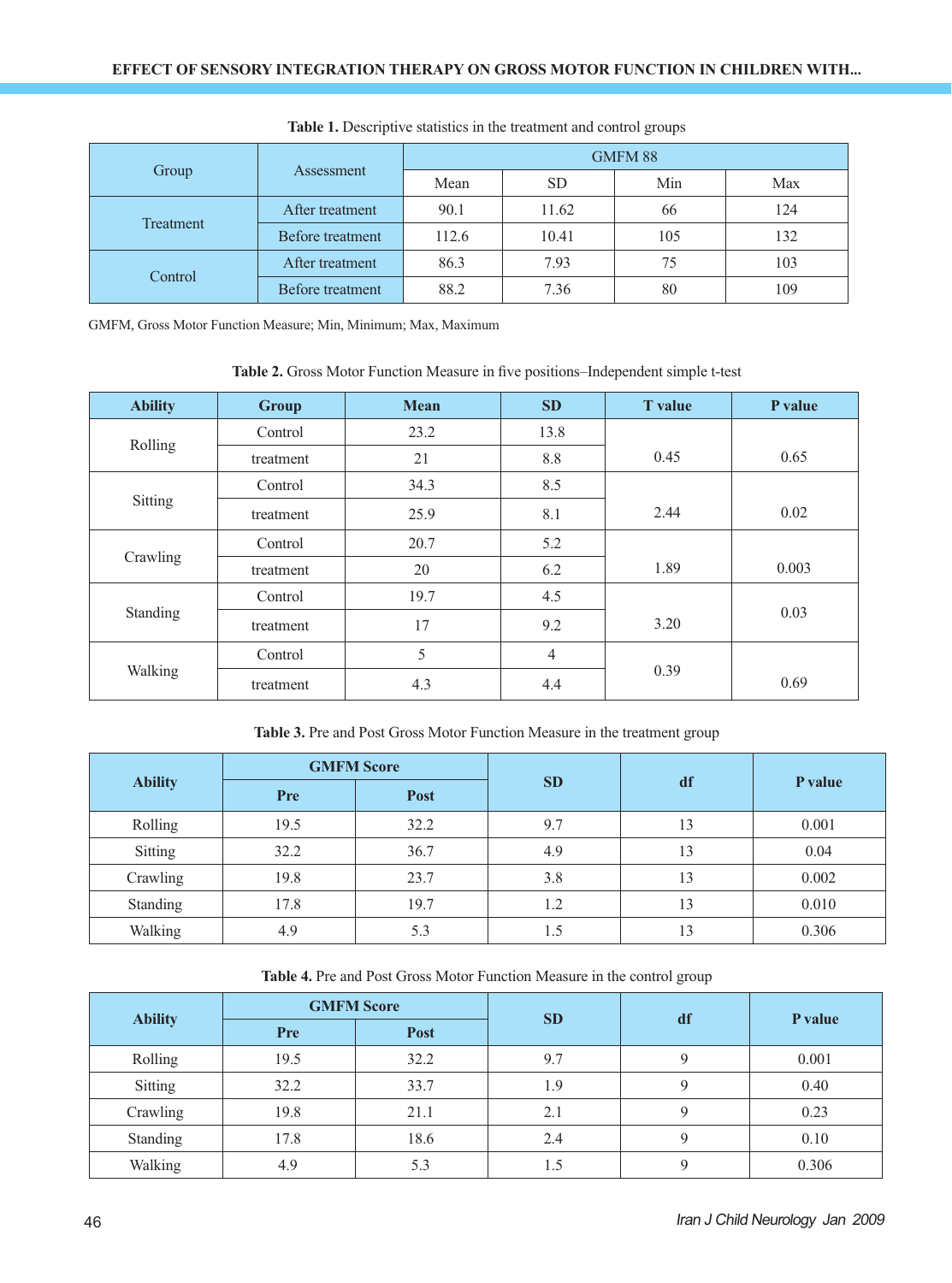#### **Discussion**

Occupational therapy and Neuro-rehabilitation approaches are important components in the treatment of CP patients. Various occupational therapy methods have been applied to obtain normal motor development, to prevent postural abnormalities, sensory defenses, gross motor dysfunction and deformities and to increase functional capacity. Although Neuro-rehabilitation of CP varies are according to clinical types, but the sensory integration therapy is one of the effective approaches for treatment of all CP variants (7, 8, 10, 20).

The treatment group that received sensory integration therapy, according to GMFM 88 score abilities in three positions, i.e. (sitting, crawling and standing) showed significantly better improvement than the control group. However in the second group that no received sensory integration, there was only significant improvement in rolling ability, that was not different with our experienced group.

To date, few studies had investigated the effects of SIT on gross motor function improvements in similar intervention periods (a few weeks). In a randomized controlled trial by Carlsen, individuals were assigned to control group  $(n=6)$  and SIT group  $(n=10)$ , which received 2 hours of therapy per week over 6 weeks, This is an intervention time almost similar to that of the present study. The outcome measures concerned motor development: Gross Motor Function Measurement. The group receiving SIT had significantly more improvement in sitting and crawling abilities compared with the control group that this finding is in line with our study. More over in a randomized controlled trial by Palmer and colleagues; 48 infants with spastic diplegia were assigned to receive 12 months of SIT. The SIT was aimed at improving sitting and crawling abilities (21). Outcome measures included the Bayley Motor Scale (22) and observation of defined motor skills. The group receiving sensory integration performed significantly better than those receiving home exercise.

In this study, based on the pre and post-treatment scores, a significant improvement in gross motor function was seen over the 12-week sensory integration therapy (SIT) period; this effect might be anticipated as the sensory integration therapy concept focuses on preparing, practicing, and gaining new functional skills (23).

Studies in the published literature have shown that sensory integration therapy programs have been used to facilitate motor functions. Each type of treatment (SIT or exercise) might be expected to yield different changes in motor performance. Because the SIT approach included goals of improving gross motor function and postural stability, it may be that the treatment effects would be most obvious in the postural set used for gross motor function (24). The SIT approach attempts to facilitate normal development and improve the child's ability to process and integrate sensory information (visual, perceptual, proprioceptive, auditory, etc). One important aspect of choosing the SIT approach is that the motivation of the child plays a crucial role in the selection of the activities. Most children tend to seek out activities that provide sensory experiences which will be beneficial to them at that point in their development. It is this active involvement and exploration that enables the child to become a more mature, efficient organizer of sensory information (25). Sensory integrative therapy, perceptual–motor training, vestibular stimulation and play therapy have been used as treatment programs according to the needs of the child with CP (5, 6, 7, 26). In conclusion, Within this population sample, children improved significantly in gross motor function, as measured on the GMFM following a 12-week course of sensory integration therapy. Most improvements occurred within areas in which therapy goals were set. This conclusion justifies the need for more sensory integration therapy in CP patients. Future evaluative research is required to assess objectively the effectiveness of SIT in CP patients.

#### **References**

- 1. Bobath K, Bobath B. The facilitation of normal postural reactions and movements in the treatment of cerebral palsy. Physiotherapy 1967; 50: 246–9.
- 2. Kuben KCK, Leviton A. Cerebral palsy. N Engl J Med 1994 Jan;20; 330(3): 188-95.
- 3. Scherzer AL, Tscharnuter I. Early Diagnosis and Therapy in Cerebral Palsy: A Primer on Infant Development Problems. New York: Marcel Dekker; 1982.P.87-101.
- 4. Stanley FJ, Blair E, Alberman E. Cerebral Palsies: Epidemiology & Causal Pathways. London, England: Mac Keith Press; 2000.P.29-41.